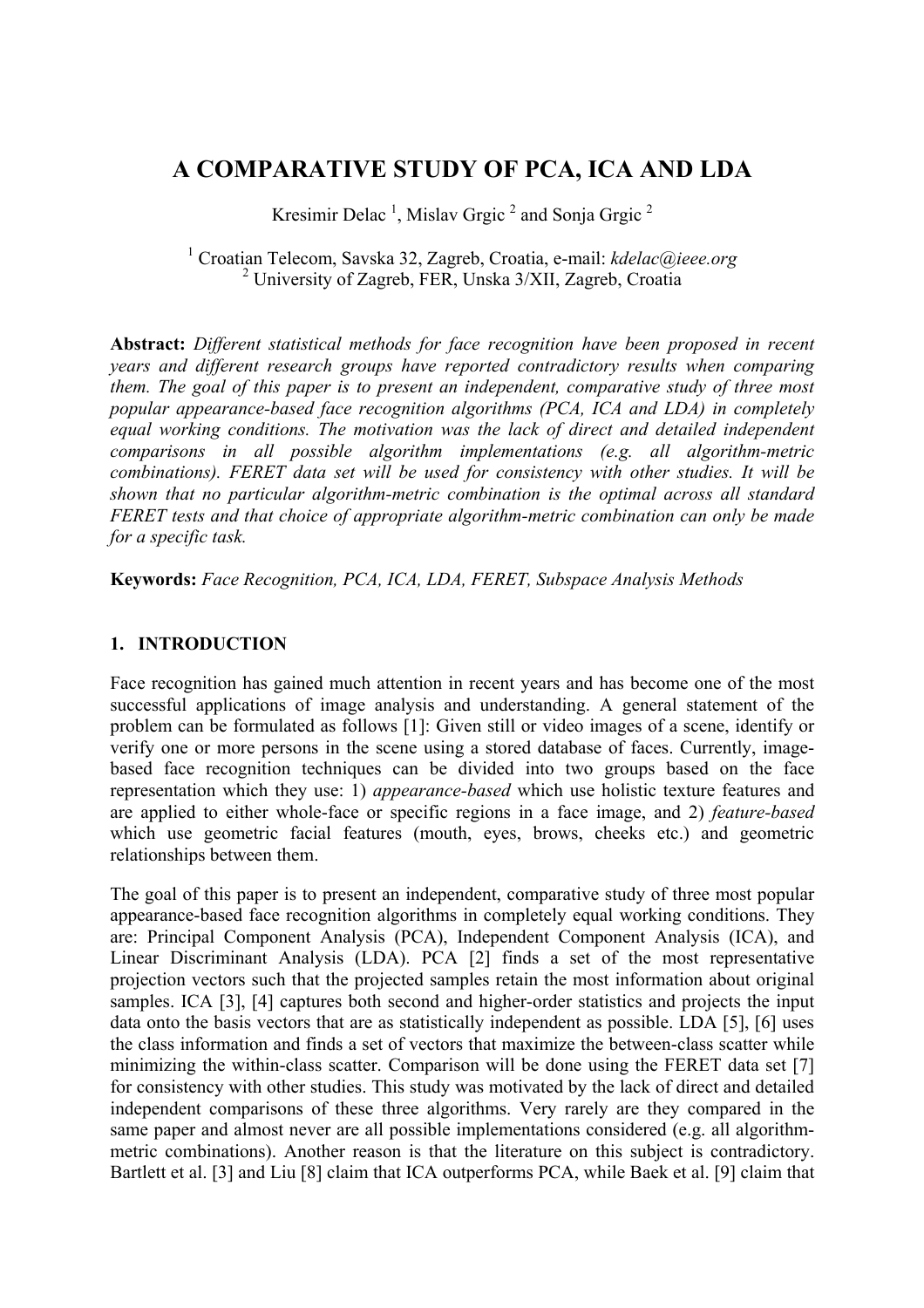PCA is better. Moghaddam [10] states that there is no significant statistical difference. Beveridge et al. [11] claim that in their tests LDA performed uniformly worse than PCA, Martinez [12] states that LDA is better for some tasks, and Belhumeur et al. [5] and Navarrete et al. [13] claim that LDA outperforms PCA on all tasks in their tests (for more than two samples per class in training phase).

The rest of this paper is organized as follows: Section 2 gives a brief description of the algorithms to be compared, Section 3 reports the details of experimental design, Section 4 reports the results and compares it to other research groups and Section 5 concludes the paper.

### **2. ALGORITHMS**

Even though algorithms and metrics used in this work are already well known, we will include a brief description for the sake of completeness (by *algorithm* we mean the subspace projection method and by *metric* we mean the distance measure). All three algorithms are so called *subspace analysis methods*. A two dimensional image Γ with *m* rows and *n* columns can be viewed as a vector (after concatenating its rows or columns) in *N* dimensional ( $N = m$ )  $\times$  *n*) image space. Space derived this way is substantial and recognition algorithms therefore tend to derive lower dimensional spaces to do the actual recognition in. An illustration of general subspace face recognition system can be seen in Fig 1. This is an illustration of the recognition phase (which was used in our research) where a new image is normalized, meansubstracted, projected into a subspace and then its projection is compared to the stored projections of gallery images. All three algorithms used in this research were tested using a nearest neighbour classifier with four different distance metrics: 1) L1 (city block distance), 2) L2 (Euclidean distance), 3) cosine angle (COS in further text), and 4) Mahalanobis distance (MAH in further text). These four distance measures are currently common practice in face recognition and that is why they were chosen.



**Fig. 1**. A general subspace face recognition system

*PCA*. Given an *s*-dimensional vector representation of each face in a training set of *M* images, Principal Component Analysis (PCA) [2] tends to find a *t*-dimensional subspace whose basis vectors correspond to the maximum variance direction in the original image space. This new subspace is normally lower dimensional  $(t \ll s)$ . New basis vectors define a subspace of face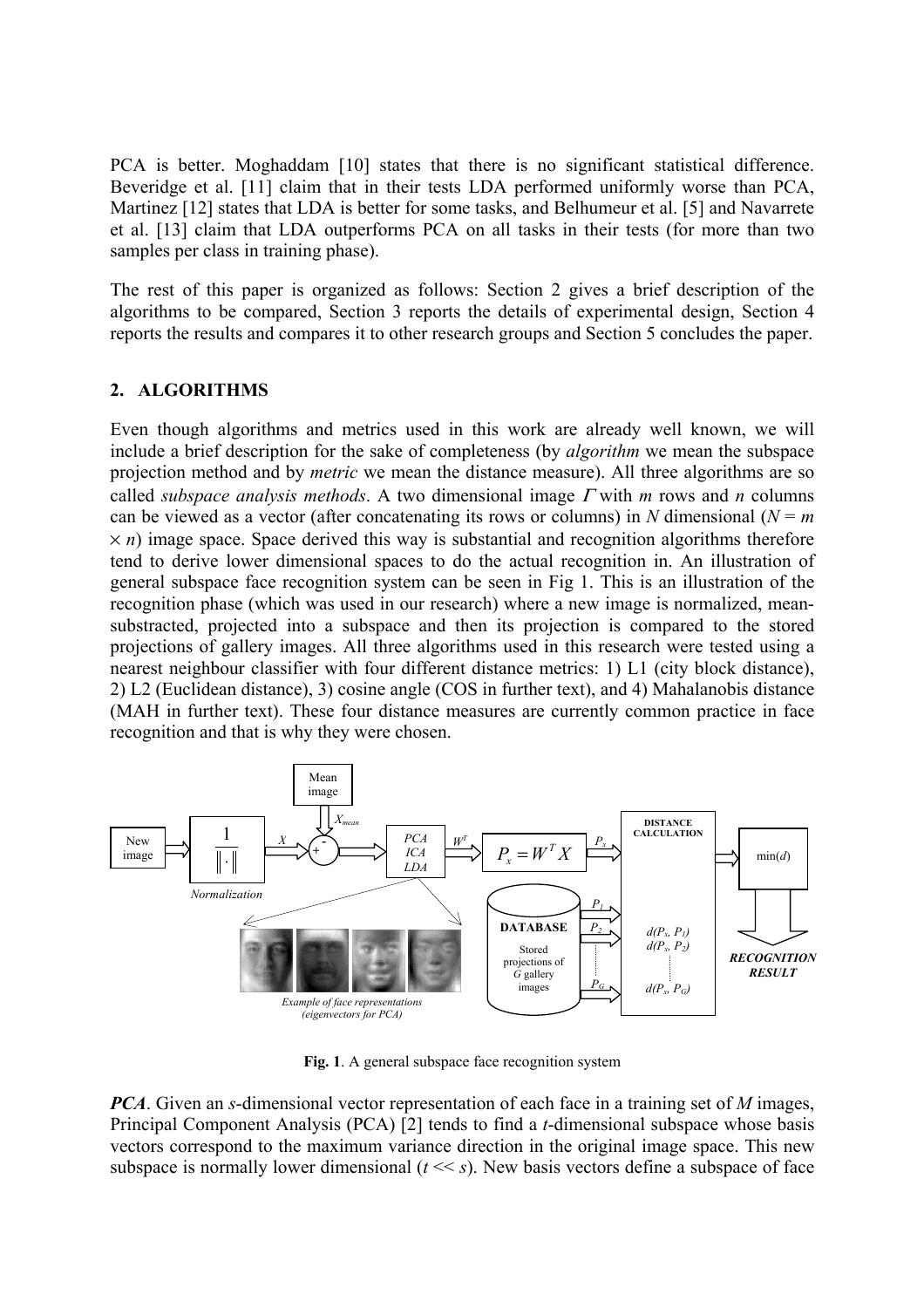images called *face space*. All images of known faces are projected onto the face space to find a set of weights that describes the contribution of each vector. To identify an unknown image, that image is projected onto the face space to obtain its set of weights. By comparing a set of weights for the unknown face to sets of weights of known faces, the face can be identified. If the image elements are considered as random variables, the PCA basis vectors are defined as eigenvectors of the scatter matrix  $S_T$  defined as:

$$
S_T = \sum_{i=1}^M (x_i - \mu) \cdot (x_i - \mu)^T
$$
 (1)

where  $\mu$  is the mean of all images in the training set (the *mean face*) and  $x_i$  is the *i*-th image with its columns concatenated in a vector. The projection matrix  $W_{PCA}$  is composed of *t* eigenvectors corresponding to *t* largest eigenvalues, thus creating a *t*-dimensional face space. In our experiments we implemented PCA procedure as described in [2].

*ICA*. PCA considered image elements as random variables with Gaussian distribution and minimized second-order statistics. Clearly, for any non-Gaussian distribution, largest variances would not correspond to PCA basis vectors. Independent Component Analysis (ICA) [3], [4] minimizes both second-order and higher-order dependencies in the input data and attempts to find the basis along which the data (when projected onto them) are – *statistically independent*. Bartlett et al. [3] provided two architectures of ICA for face recognition task: *Architecture I -* statistically independent basis images (ICA1 in our experiments), and *Architecture II* - factorial code representation (ICA2 in our experiments). Also worth mentioning is the fact that our implementation of ICA uses the INFOMAX algorithm proposed by Bell and Sejnowski and used in [3]. PCA is used to reduce dimensionality prior to performing ICA. For details on ICA please refer to [3].

*LDA*. Linear Discriminant Analysis (LDA) [5], [6] finds the vectors in the underlying space that best discriminate among classes. For all samples of all classes the between-class scatter matrix  $S_B$  and the within-class scatter matrix  $S_W$  are defined by:

$$
S_B = \sum_{i=1}^{c} M_i \cdot (x_i - \mu) \cdot (x_i - \mu)^T
$$
 (2)

$$
S_W = \sum_{i=1}^{c} \sum_{x_k \in X_i} (x_k - \mu_i) \cdot (x_k - \mu_i)^T
$$
 (3)

where  $M_i$  is the number of training samples in class *i*, *c* is the number of distinct classes,  $\mu_i$  is the mean vector of samples belonging to class *i* and *Xi* represents the set of samples belonging to class *i* with  $x_k$  being the *k*-th image of that class.  $S_W$  represents the scatter of features around the mean of each face class and  $S_B$  represents the scatter of features around the overall mean for all face classes. The goal is to maximize  $S_B$  while minimizing  $S_W$ , in other words, maximize the ratio det $|S_B|$  / det $|S_W|$ . This ratio is maximized when the column vectors of the projection matrix  $(W_{LDA})$  are the eigenvectors of  $S_W^{-1} \cdot S_B$ . In order to prevent  $S_W$  to become singular, PCA is used as a preprocessing step and the final transformation is  $W_{opt}^T$  =  $W_{LDA}^T W_{PCA}^T$ . For details on LDA please refer to [5].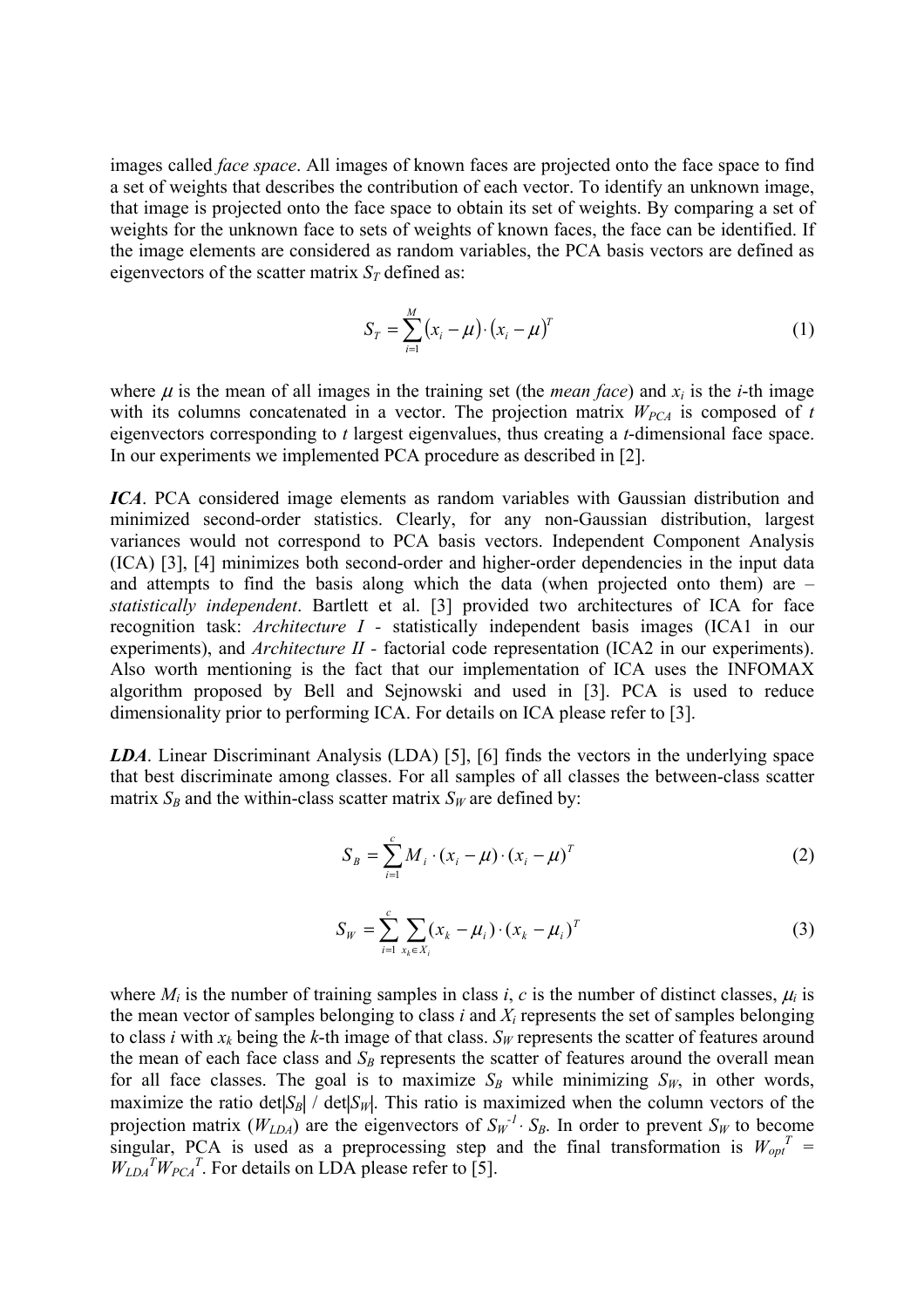# **3. EXPERIMENTAL DESIGN**

*Data*. For consistency with other studies, we used the standard FERET data set including the data partitions (subsets) for recognition tests, as described in [7]. The *gallery* consists of 1,196 images and there are four sets of probe images that are compared to the *gallery* images in recognition stage. The *fb* probe set contains 1,195 images of subjects taken at the same time as *gallery* images with only difference being that the subjects were told to assume a different facial expression. The *fc* probe set contains 194 images of subjects under different illumination conditions. The *dup1* (duplicate I) set contains 722 images taken anywhere between one minute and 1,031 days after the *gallery* image was taken, and *dup2* (duplicate II) set is a subset of *dup1* containing 234 images taken at least 18 months after the *gallery* image was taken. All images in the data set are of size  $384 \times 256$  pixels and grayscale.

**Preprocessing**. All three recognition algorithms and all image preprocessing steps were implemented in MATLAB<sup>®</sup>. Original FERET images were first spatially transformed (to get eyes at fixed points in imagery) based upon a ground truth file of eye coordinates supplied with the original FERET data. The standard *imrotate* MATLAB<sup>®</sup> function was used with bilinear interpolation parameter. After that, all images were cropped the same way (using the eyes coordinates) to eliminate as much background as possible. No masking was done since it turned out that cropping eliminated enough background. After cropping, images were additionally resized to be the size of  $60 \times 50$  using the standard MATLAB<sup>®</sup> *imresize* function with bilinear interpolation. Finally, image pixel values were histogram equalized to the range of values from 0 to 255 using the standard *histeq* function.

*Training*. To train the PCA algorithm we used a subset of classes for which there were *exactly* three images per class. We found 225 such classes (different persons), so our training set consisted of  $3 \times 225 = 675$  images ( $M = 675$ ,  $c = 225$ ). One important question worth answering at this stage is: *in what extent does the training set and gallery and probe sets overlap?* Out of 675 images in the training set, 224 were taken from the *gallery* (33%), another 224 (33%) were taken from the *fb* set and were of the same subject as the ones taken from the gallery, while 3 are in *dup1* set. The remaining 224 were not in any set used in recognition stage. We can therefore conclude that algorithms were trained roughly on 33% of subjects later used in the recognition stage. The effect that this percentage of overlap has on algorithm performance needs further exploration and will be part of our future work. PCA derived, in accordance with theory,  $M - 1 = 674$  meaningful eigenvectors. We adopted the FERET recommendation and kept the top 40% of those, resulting in 270-dimensional PCA subspace (40% of 674  $\approx$  270). It was calculated that 97.85% of energy was retained in those 270 eigenvectors. This subspace was used for recognition as PCA face space and as input to ICA and LDA (PCA was the preprocessing dimensionality reduction step). ICA yielded two representations (ICA1 & ICA2) using the input from PCA (as in [3]). Dimensionality of both ICA representations was also 270. However, LDA yielded only 224-dimensional space since it can, by theory, produce a maximum of  $c - 1$  basis vectors. All of those were kept to stay close to the dimensionality of PCA and ICA spaces and thus make comparisons as fair as possible. After all the subspaces have been derived, all images from data sets were projected onto each subspace and recognition using nearest neighbour classification with various distance measures was performed.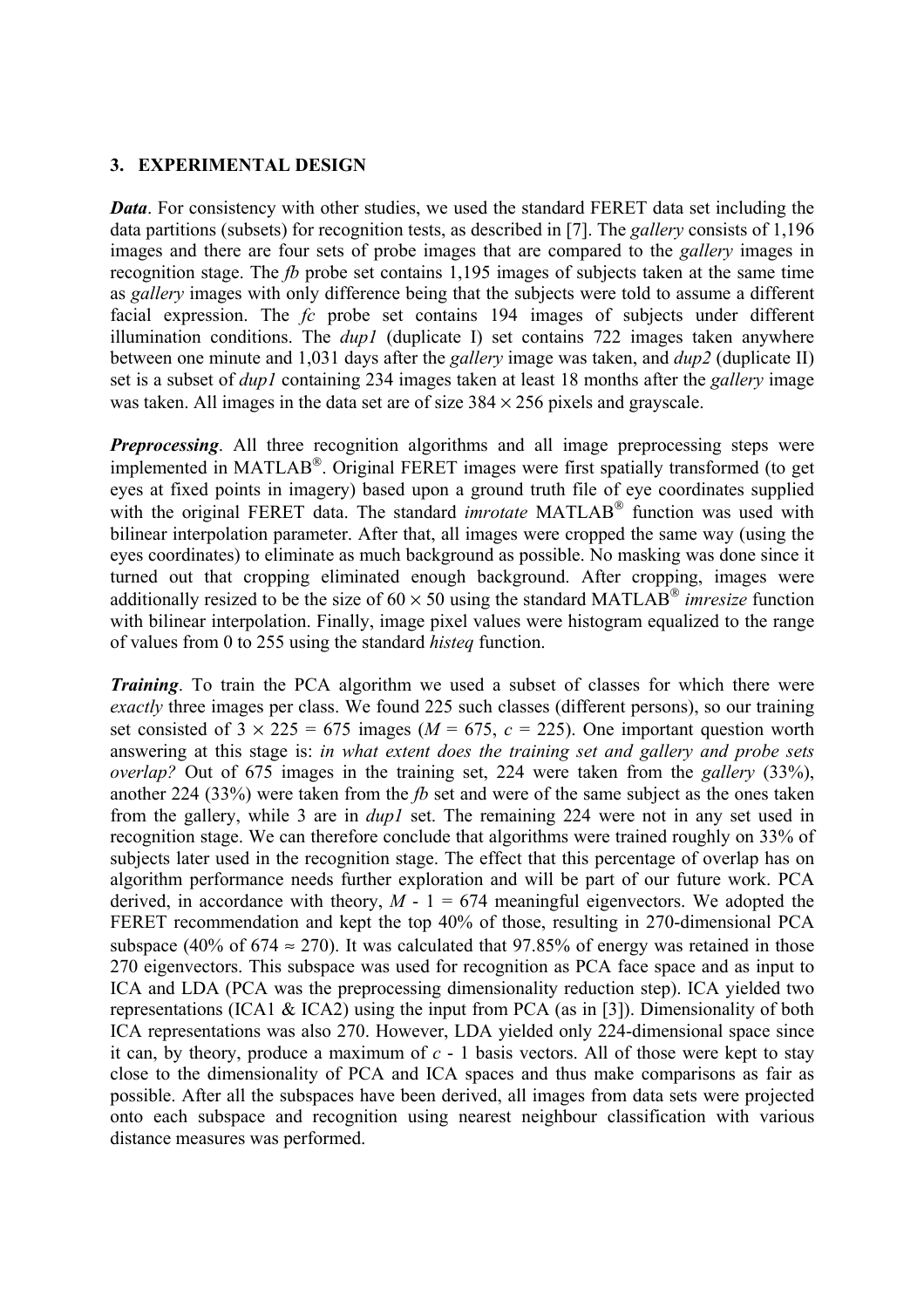# **4. RESULTS**

Results of our experiment can be seen in Table 1 and Fig 2. We used two most popular ways to present the results: 1) table showing algorithm performance at rank 1 (recognition rate within the top one match), and 2) Cumulative Match Score (CMS) curve [7], showing the cumulative results for ranks 1 and higher. One interesting thing we noticed is the discrepancy in some cases between the rank 1 results and the CMS results when answering the question which algorithm performs better. It was noticed that the metric showing the best results at rank 1 did not always yield the best results at higher ranks. Five such cases were identified (most frequently for LDA) in this experiment. This can be seen in Table 1 by comparing the bolded best algorithm-metric combinations for rank 1 and the right two columns showing the best combinations at higher ranks. This brings to question any analyses done by comparing the CMS curves of those algorithm-metric combinations that yielded the best results at rank 1. This is why we decided to show the CMS curves for those metrics that produced best results at higher ranks for a specific algorithm.

**Table 1**. Algorithm performance across four metrics. Left part contains the results for rank 1 and the best algorithm-metric combinations are bolded. Right part contains are the best CMS results obtained by determining which metric gives the highest curve for a specific algorithm at a specific probe set.

| <b>Results at rank 1</b> |        |                |            |           | <b>CMS</b> results |                |
|--------------------------|--------|----------------|------------|-----------|--------------------|----------------|
| Metric:                  | L1     | L <sub>2</sub> | <b>MAH</b> | $\cos$    | Highest curve      | Same as rank 1 |
| Algorithm:               | fb     |                |            |           |                    |                |
| <b>PCA</b>               | 82,26% | 82,18%         | 64,94%     | 81,00%    | PCA+COS            | N              |
| ICA1                     | 81,00% | 81,51%         | 64,94%     | 80,92%    | $ICA1+L2$          | Y              |
| ICA <sub>2</sub>         | 64,94% | 74,31%         | 64,94%     | 83,85%    | $ICA2+COS$         | Y              |
| <b>LDA</b>               | 78,08% | 82,76%         | 70,88%     | 81,51%    | LDA+COS            | N              |
|                          | fc     |                |            |           |                    |                |
| <b>PCA</b>               | 55,67% | 25,26%         | 32,99%     | 18,56%    | $PCA+L1$           | Y              |
| ICA1                     | 18,04% | 17,53%         | 32,99%     | 12,89%    | $ICA1+L1$          | N              |
| ICA <sub>2</sub>         | 15,98% | 44,85%         | 32,99%     | 64,95%    | $ICA2+COS$         | Y              |
| <b>LDA</b>               | 26,80% | 26,80%         | 41,24%     | 20,62%    | $LDA+L2$           | N              |
|                          | dup1   |                |            |           |                    |                |
| <b>PCA</b>               | 36,29% | 33,52%         | 25,62%     | 33,52%    | $PCA+L1$           | Y              |
| ICA1                     | 32,55% | 31,86%         | 25,62%     | 32,27%    | $ICA1+L1$          | Y              |
| ICA2                     | 28,81% | 31,99%         | 25,62%     | 42,66%    | $ICA2+COS$         | Y              |
| <b>LDA</b>               | 34,76% | 32,96%         | 27,70%     | 33,38%    | $LDA+L1$           | Y              |
|                          | dup2   |                |            |           |                    |                |
| <b>PCA</b>               | 17,09% | 10,68%         | 14,53%     | $11,11\%$ | $PCA+L1$           | Y              |
| ICA1                     | 8,97%  | 7,69%          | 14,53%     | 8,97%     | ICA1+MAH           | Y              |
| ICA2                     | 16,24% | 19,66%         | 14,53%     | 28,21%    | ICA2+COS           | Y              |
| <b>LDA</b>               | 16,24% | 10,26%         | 16,67%     | 10,68%    | $LDA+L1$           | N              |

Let us now try to draw some conclusions based on a specific task:

*fb* (the *different expression* task). Even though ICA2+COS combination produces the best results at rank 1 (Table 1), LDA+COS outperforms it from rank 6 further on (Fig 2). Actually, even PCA+COS outperforms it and ICA2+COS performs uniformly worse at higher ranks. But, it can be stated that all four best algorithm-metric combinations produce similar results and no straightforward conclusion can be drawn regarding which is best for this specific task (it stays unclear whether the differences in performance are statistically significant or not).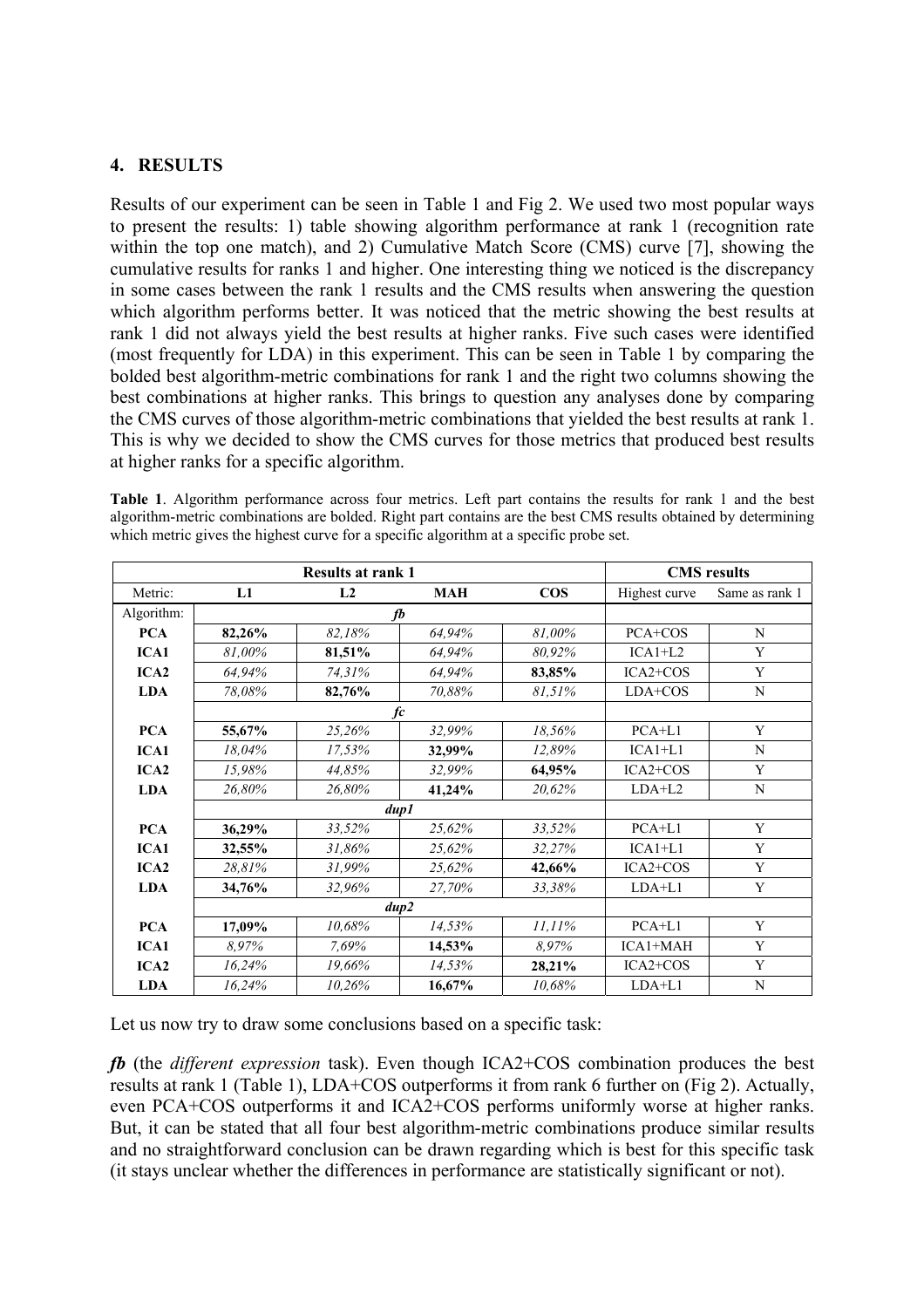*fc* (the *different illumination* task). ICA2+COS wins here at rank 1 (Table 1) but PCA+L1 is much better from rank 17 on (Fig 2). ICA1 is the worst choice for this task. This is not surprising since ICA1 tends to isolate the face parts and therefore should be better at recognizing facial actions than anything else.

*dup1 & dup2* (the *temporal changes* tasks). ICA2+COS is the best here at every rank (as clearly illustrated in Fig 2 for *dup1* & *dup2* and ICA1 the worst. L1 norm seems to produce the best results for almost all other algorithms and it is surprising that it is so rarely used in comparisons.



**Fig. 2.** Cumulative Match Score (CMS) plots of best algorithm-metric combinations (the ones that yielded the highest curve when all metrics were compared for a specific algorithms) for a given probe set.

*Metrics comparison*. L1 gives the best results in combination with PCA across all four probe sets so it can be concluded that L2 distance metric is suboptimal for PCA (one exception being that COS outperforms L1 for the *fb* set, but statistical significance remains questionable). Following the same line of thought, it can be concluded that COS is superior to any other metric when used with ICA2. Actually, L2 is the best metric in only two combinations across all probe sets and algorithms. We found this result surprising since this was the most frequently used measure in the past. No clear conclusion can be drawn as to which metric works best with ICA1 and LDA and, at best, it can be stated that it depends on the nature of the task. This tells us that no combination of algorithm-metric for ICA1 and LDA are robust enough across all tasks. MAH turned out to be the most disappointing metric in our tests and this could be due to the way  $MATLAB^{\circledR}$  calculates it (this needs more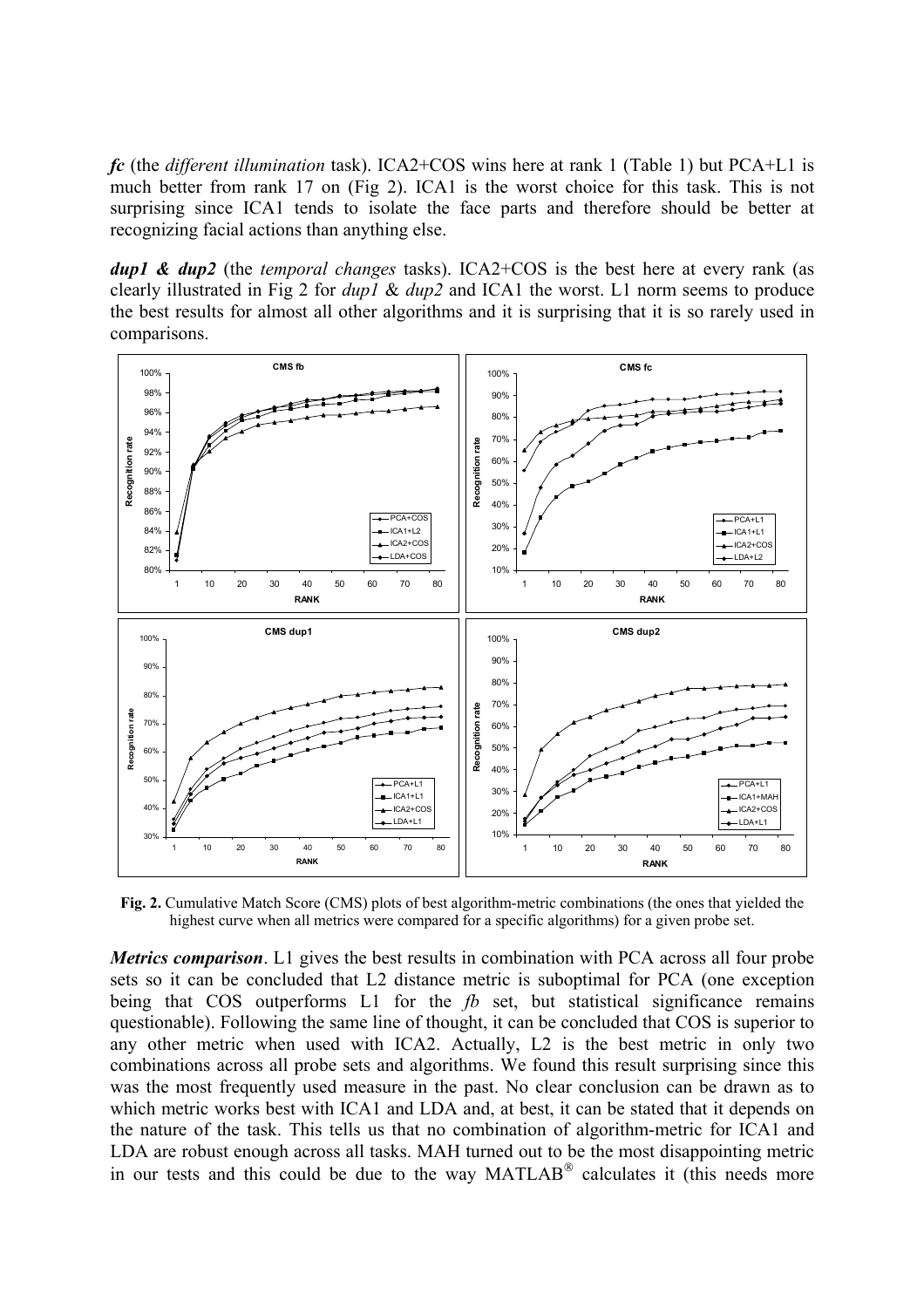investigation). If we analyse the best results given by the CMS, the metrics ranking looks something like this:  $L1 - 7$  best results,  $COS - 6$ ,  $L2 - 2$ , MAH – 1.

*Comparison to previous work.* First of all, we can state that our results are consistent to [7] regarding the relative ranking of probe sets. *fb* was found to be the easiest (highest recognition rates) and *dup2* the hardest (lowest recognition rates). This is in clear contradiction with Beak et al. [9] who stated that *fc* is the hardest probe set. Also consistent with [7] is that LDA+COS outperforms all others for the *fb* set. Both [8] and [4], when comparing PCA and ICA, claim that ICA2 outperforms PCA+L2 and this is also the case in our results. However, our detailed research also produced some new conclusions: PCA+COS outperforms ICA2+COS for *fb* probe set and PCA+L1 outperforms ICA2+COS for *fc* probe set at higher ranks. Bartlett et al. [3] favour ICA2 over PCA, mostly on difficult time-separated images and our results confirm that at all ranks. We found that, for the *fb* set, ICA2+COS gives better results only at rank 1 and perform worse than PCA at higher ranks. As stated in [3], we also found that ICA2 gives best results when combined with COS. Navarrete et al. [13] claim that LDA+COS works better than PCA, which is certainly not the case here at rank 1 and is questionably true for higher ranks. We agree with Moghaddam et al. [10] who stated that there is no significant difference between PCA and ICA at rank 1, but we think that ICA is significantly worse at higher ranks.

#### **5. CONCLUSION AND FURTHER WORK**

This paper presented an independent, comparative study of three most popular appearancebased face recognition algorithms (PCA, ICA and LDA) in completely equal working conditions and across all implementations (all algorithm-metric combinations). It was found that no algorithm-metric combination is the state-of-the-art at this time, and the space of algorithm comparisons needs further research. Such a research would produce deeper understanding of individual algorithm performance, across various tasks, and yield some unified frameworks using algorithm combinations, as in [14]. From the results obtained in our experiment we can draw a few conclusions: 1) ICA2+COS combination turned out to be the best choice for *temporal changes* task, 2) COS seems to be the best choice of metric for ICA2 and gives good (but not always the best) results for all probe sets, 3) PCA+L1 outperformed all others with *illumination changes* task, 4) no claim can be made regarding which is the best combination for the *different expression* task since the differences do not seem to be statistically significant (although LDA+COS seems to be promising), 5) L1 and COS metrics produced best overall results across all algorithms and should be further investigated, 6) in most cases L2 produced lower results than L1 or COS and it is surprising that L2 was used so often in the past. Finally, it can be stated that no algorithm-metric combination is the state-ofthe-art and the choice of appropriate algorithm-metric combination can only be made for a specific task.

Our future work shall be focused on determining the generalization abilities of these three algorithms. Also, we shall change the experimental design (we shall not use the standard FERET subsets) and perform some permutation tests to be able to use the hypothesis testing in order to determine statistical significance of performance differences (following the lead of [11] perhaps). We would also like to study the effect of the exact choice of images in a gallery or in a probe set has on face recognition performance. Some variations or better implementations of Mahalanobis metric will be investigated and other metrics (distance measures) will be implemented as well.